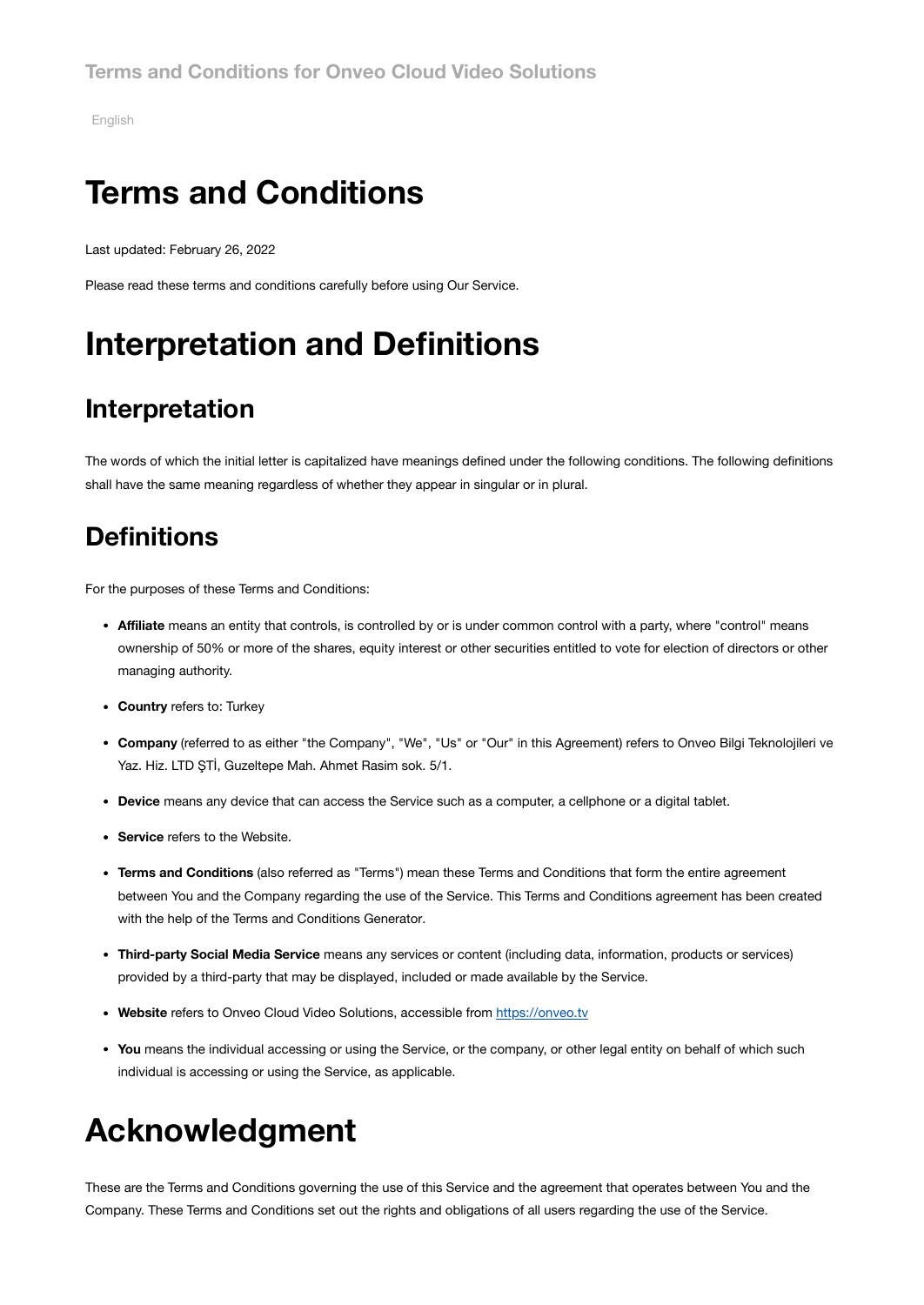Your access to and use of the Service is conditioned on Your acceptance of and compliance with these Terms and Conditions. These Terms and Conditions apply to all visitors, users and others who access or use the Service.

By accessing or using the Service You agree to be bound by these Terms and Conditions. If You disagree with any part of these Terms and Conditions then You may not access the Service.

You represent that you are over the age of 18. The Company does not permit those under 18 to use the Service.

Your access to and use of the Service is also conditioned on Your acceptance of and compliance with the Privacy Policy of the Company. Our Privacy Policy describes Our policies and procedures on the collection, use and disclosure of Your personal information when You use the Application or the Website and tells You about Your privacy rights and how the law protects You. Please read Our Privacy Policy carefully before using Our Service.

### **Links to Other Websites**

Our Service may contain links to third-party web sites or services that are not owned or controlled by the Company.

The Company has no control over, and assumes no responsibility for, the content, privacy policies, or practices of any third party web sites or services. You further acknowledge and agree that the Company shall not be responsible or liable, directly or indirectly, for any damage or loss caused or alleged to be caused by or in connection with the use of or reliance on any such content, goods or services available on or through any such web sites or services.

We strongly advise You to read the terms and conditions and privacy policies of any third-party web sites or services that You visit.

#### **Termination**

We may terminate or suspend Your access immediately, without prior notice or liability, for any reason whatsoever, including without limitation if You breach these Terms and Conditions.

Upon termination, Your right to use the Service will cease immediately.

#### **Limitation of Liability**

Notwithstanding any damages that You might incur, the entire liability of the Company and any of its suppliers under any provision of this Terms and Your exclusive remedy for all of the foregoing shall be limited to the amount actually paid by You through the Service or 100 USD if You haven't purchased anything through the Service.

To the maximum extent permitted by applicable law, in no event shall the Company or its suppliers be liable for any special, incidental, indirect, or consequential damages whatsoever (including, but not limited to, damages for loss of profits, loss of data or other information, for business interruption, for personal injury, loss of privacy arising out of or in any way related to the use of or inability to use the Service, third-party software and/or third-party hardware used with the Service, or otherwise in connection with any provision of this Terms), even if the Company or any supplier has been advised of the possibility of such damages and even if the remedy fails of its essential purpose.

Some states do not allow the exclusion of implied warranties or limitation of liability for incidental or consequential damages, which means that some of the above limitations may not apply. In these states, each party's liability will be limited to the greatest extent permitted by law.

## **"AS IS" and "AS AVAILABLE" Disclaimer**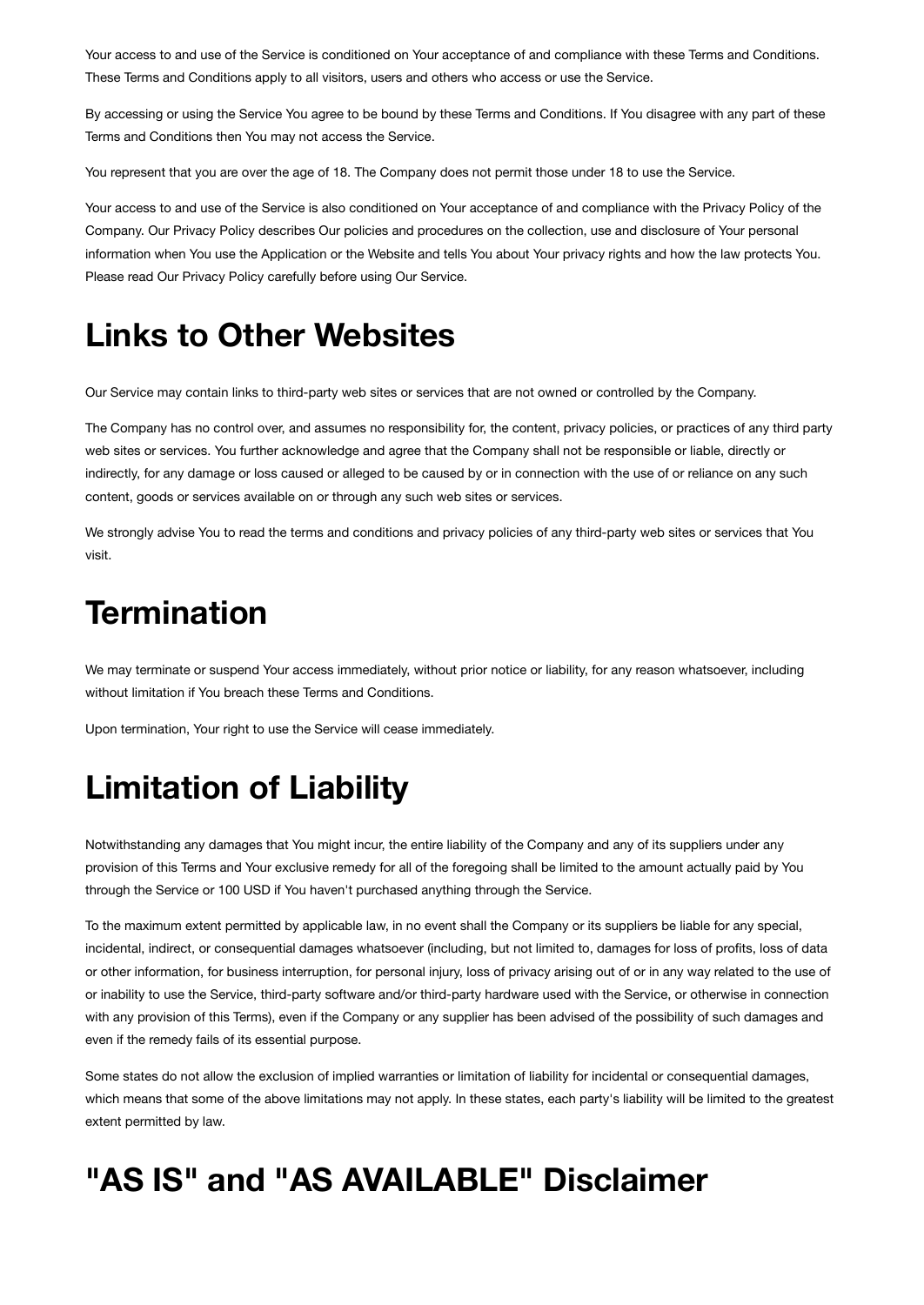The Service is provided to You "AS IS" and "AS AVAILABLE" and with all faults and defects without warranty of any kind. To the maximum extent permitted under applicable law, the Company, on its own behalf and on behalf of its Affiliates and its and their respective licensors and service providers, expressly disclaims all warranties, whether express, implied, statutory or otherwise, with respect to the Service, including all implied warranties of merchantability, fitness for a particular purpose, title and noninfringement, and warranties that may arise out of course of dealing, course of performance, usage or trade practice. Without limitation to the foregoing, the Company provides no warranty or undertaking, and makes no representation of any kind that the Service will meet Your requirements, achieve any intended results, be compatible or work with any other software, applications, systems or services, operate without interruption, meet any performance or reliability standards or be error free or that any errors or defects can or will be corrected.

Without limiting the foregoing, neither the Company nor any of the company's provider makes any representation or warranty of any kind, express or implied: (i) as to the operation or availability of the Service, or the information, content, and materials or products included thereon; (ii) that the Service will be uninterrupted or error-free; (iii) as to the accuracy, reliability, or currency of any information or content provided through the Service; or (iv) that the Service, its servers, the content, or e-mails sent from or on behalf of the Company are free of viruses, scripts, trojan horses, worms, malware, timebombs or other harmful components.

Some jurisdictions do not allow the exclusion of certain types of warranties or limitations on applicable statutory rights of a consumer, so some or all of the above exclusions and limitations may not apply to You. But in such a case the exclusions and limitations set forth in this section shall be applied to the greatest extent enforceable under applicable law.

### **Governing Law**

The laws of the Country, excluding its conflicts of law rules, shall govern this Terms and Your use of the Service. Your use of the Application may also be subject to other local, state, national, or international laws.

#### **Disputes Resolution**

If You have any concern or dispute about the Service, You agree to first try to resolve the dispute informally by contacting the Company.

## **For European Union (EU) Users**

If You are a European Union consumer, you will benefit from any mandatory provisions of the law of the country in which you are resident in.

#### **United States Legal Compliance**

You represent and warrant that (i) You are not located in a country that is subject to the United States government embargo, or that has been designated by the United States government as a "terrorist supporting" country, and (ii) You are not listed on any United States government list of prohibited or restricted parties.

## **Severability and Waiver**

#### **Severability**

If any provision of these Terms is held to be unenforceable or invalid, such provision will be changed and interpreted to accomplish the objectives of such provision to the greatest extent possible under applicable law and the remaining provisions will continue in full force and effect.